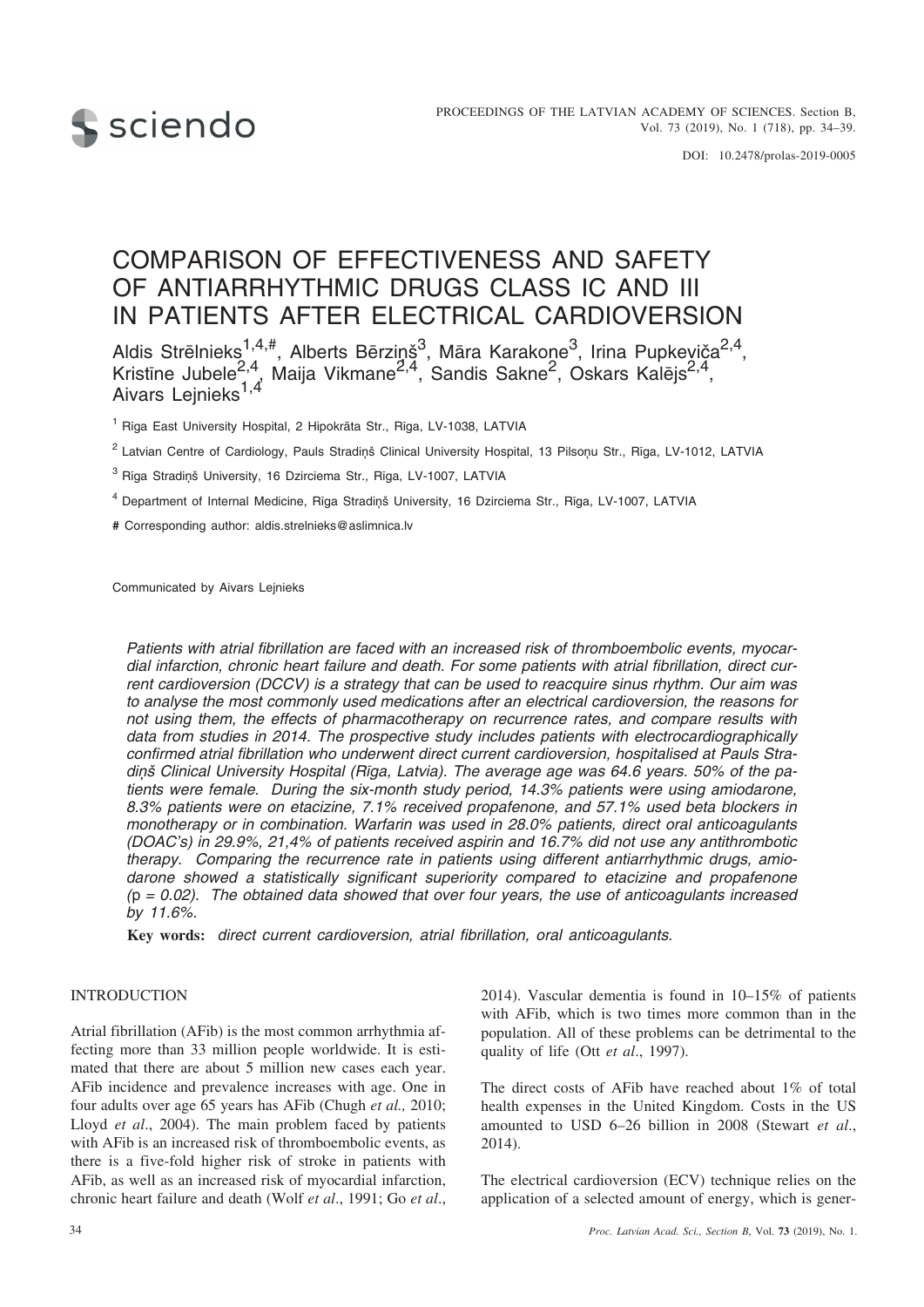ally between 50–360 J, via two electrodes (paddles). A transthoracic direct current shock of sufficient magnitude depolarises the entire myocardium, rendering the entire heart momentarily refractory to repeat depolarisation. Thereafter, the most rapid intrinsic pacemaker, usually the sinoatrial node, reassumes control of heart rhythm (Sucu *et al*,. 2009).

Direct current cardioversion (DCCV) can be considered as an urgent and optional method for restoring sinus rhythm in patients with AFib (Kirchhof *et al*., 2007).

Anticoagulants are considered mandatory before scheduled cardioversion in atrial fibrillation, if it lasts more than 48 hours or if the duration of the episode is not known. Because of the increased risk of cardiovascular thromboembolic events, the European Society of Cardiology 2016 guidelines recommend using anticoagulants at least three weeks before and four weeks after the procedure (ECV) (Weinberg *et al*., 1989; Nuotio *et al*., 2014; Kirchhof *et al*., 2016). Patients without therapeutic anticoagulation have a post-procedural thromboembolic risk of 5–7% (Arnold *et al.*, 1992).

Depending on the source, the frequency of recurrence of AFib after an electrical cardioversion ranges from 40–60%. Adequate antiarrhythmic therapy does not always affect the frequency of recurrence. There are several risk factors that can influence the frequency of recurrences after ECV, such as age, AFib duration, left ventricular size, etc. (Cannon *et al*., 2008).

Our goal was to analyse the risk factors of developing recurrence of atrial fibrillation. We assessed the most commonly used medications after an electrical cardioversion and the reasons for not using them as well as the effects of pharmacotherapy on recurrence rate. Finally our aim was to compare the acquired results with data from studies in 2014.

## **METHODS**

The prospective study was conducted between January and August 2017 at the Latvian Centre of Cardiology, Pauls Stradinš Clinical University Hospital. The study included 168 patients undergoing scheduled or emergency electrical cardioversion. Patients were hospitalised due to electrocardiographically detected atrial fibrillation either by general practitioner or emergency service. Electrocardiograms were re-acquired at the department where the patient was hospitalised. An authorisation of the Ethics Committee of Rīga Stradinš University was received. Before the questionnaire, all patients received informative material with a description of the research (in Latvian and Russian). Acquainting with it, all patients provided written consent. An anonymous patient questionnaire was used. Contact information of patients and their relatives as well as demographic data (age, gender) were acquired. Information about the type of admittance at the treatment facility, previous history and duration of AFib, history of AFib associated medication use and previous electrical cardioversion was

collected. Medical records provided information about the outcome of electrical cardioversion, history of disease and biochemical parameters from blood tests. Based on the collected data, CHA2DS2-VASc was calculated.

The second questionnaire was developed as a telephone survey for patient control after three and six months. The following questions were asked during telephone interviews: if there has been repeated hospitalisation and the cause for it, recurrence of AFib paroxysms (how many times, type of treatment), drugs used for rhythm control and anticoagulation, an adverse drug reactions. In the case of death, detailed information was gathered from relatives about the cause and treatment previously used by the patient.

The study included patients, aged 31 to 84 years. The average age was  $64.6$  years ( $\pm 10.5$ ). Among the 168 patients interviewed, 50.0% were female. 18 (10.6%) patients were admitted to the hospital by emergency service, while 140 (83.4%) patients were referred by a general practitioner or a cardiologist. In 10 (6.0%) cases patients admitted themselves. The duration of AFib paroxysism was less than 24 hours in 2 (1.2%) cases, 24 to 48 hours in 8 (4.8%), 48 hours to seven days in 12 (7.1%) and more than seven days in 74 (44.0% ) cases. Seventy-two (42.9%) patients could not report when the paroxysm had started. One hundred and twelve (66.7%) had a history of previous AFib.

Previously, medical cardioversion had been used in 126 (75.0%) patients and ECV was performed in 66 (39.3%) patients. Patient baseline characteristics are summarised in Table 1.

CHA2DS2-VASc was calculated: 12 (7.1%) patients had 0 points, 27 (16.1%) had 1 point and 129 (76.8%) had 2 or more points. The average score was 2.75. The results of patient thromboembolic risk assessment with the CHA2DS2- VASc scale are summarised in Table 2.

Table 1

PATIENT BASELINE CHARACTERISTICS

|                                                   | Total, $n$ $(\%)$ |
|---------------------------------------------------|-------------------|
| Age (mean $\pm$ SD)                               | $64.6 \pm 10.5$   |
| $Age > 65$ years                                  | 98 (58.3%)        |
| Gender, males                                     | 84 (50.0%)        |
| Body mass index kg/m <sup>2</sup> (mean $\pm$ SD) | $31.7 \pm 5.8$    |
| Arterial hypertension                             | 104 (61.9%)       |
| Chronic heart failure                             | 44 (26.6%)        |
| <b>Diabetes</b>                                   | 32 (19.0%)        |
| Myocardial infarction                             | $14(8.3\%)$       |
| Stroke                                            | 24 (14.6%)        |
| Implanted pacemaker                               | $8(4.8\%)$        |
| Radiofrequency catheter ablation                  | $12(7.1\%)$       |
| Duration of paroxysm                              |                   |
| $<$ 48 h                                          | $10(5.9\%)$       |
| >48h                                              | 86 (51.2%)        |
| Unknown duration                                  | 72 (42.9%)        |
| Electrocardioversion in anamnesis                 | 66 (39.3%)        |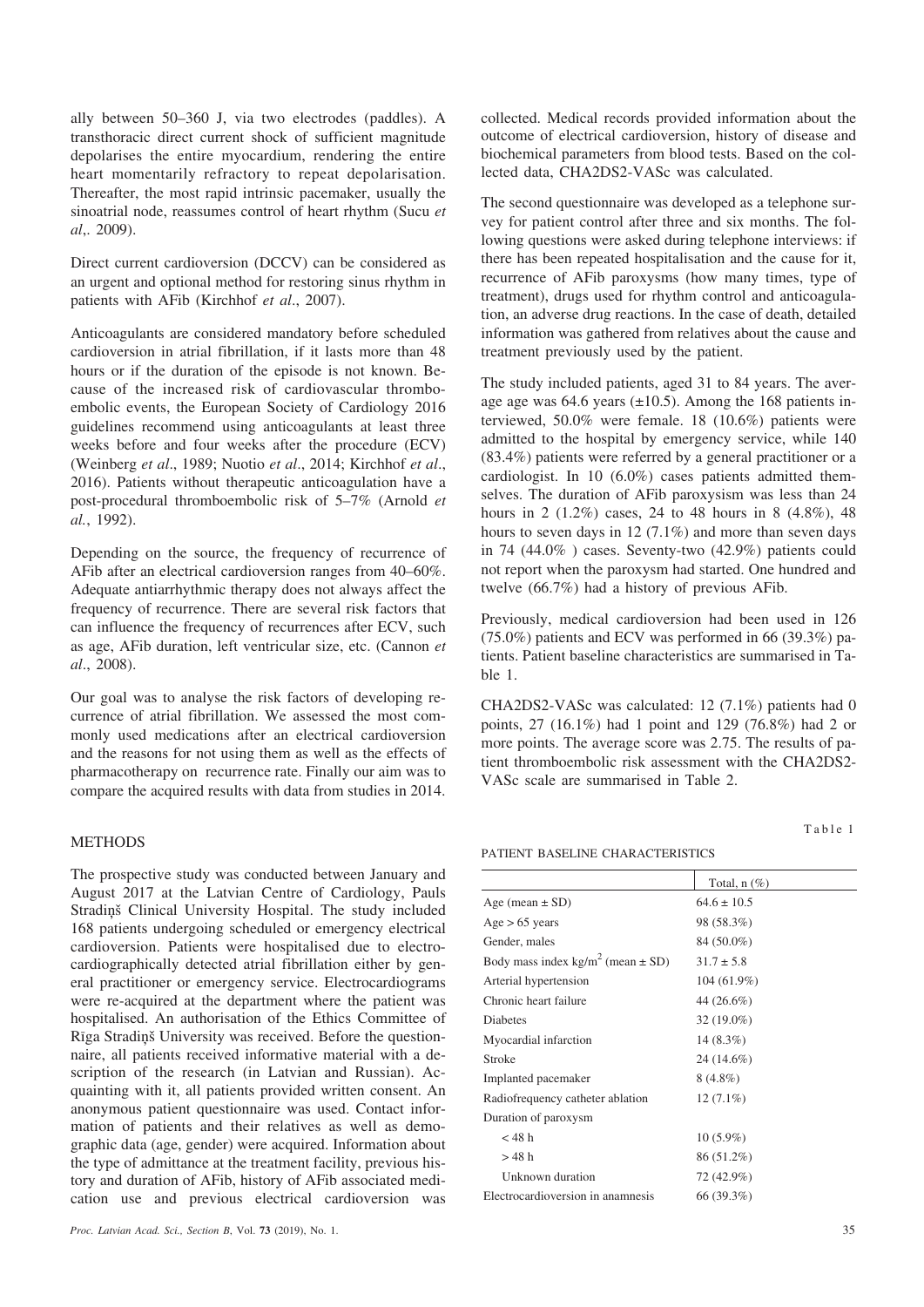| PATIENT THROMBOEMBOLIC RISK ASSESSMENT WITH |  |  |
|---------------------------------------------|--|--|
| CHA2DS2-VASC SCALE                          |  |  |

Table 2

| CHA2DS2-VASc                | Total, $n$ $(\%)$ |
|-----------------------------|-------------------|
| $\Omega$                    | $12(7.1\%)$       |
|                             | $27(16.1\%)$      |
| $\mathcal{D}_{\mathcal{A}}$ | 31 $(18.4\%)$     |
| $\mathcal{R}$               | 49 (29.2%)        |
| $\overline{4}$              | $26(15.5\%)$      |
| 5                           | $17(10.1\%)$      |
| 6                           | $6(3.6\%)$        |
|                             |                   |

Data were entered and processed using Microsoft Excel and IBM SPSS Statistics 22.0. Descriptive statistical methods were used to characterise patient parameters — summary tables with columns, lane graphs or histograms, mean arithmetic and standard deviation. Statistical analysis of qualitative data using the chi-squared  $(\chi^2)$  test and Fisher exact test (if the number of expected cases were  $n < 5$  in one of the columns in the table). A *p*-value less than 0.05 was considered to determine statistical significance.

## RESULTS

Prior to ECV, amiodarone was used in 80 (47.6%) patients. IC group antiarrhythmic drugs were used in 24 (14.2%), and sotalol was used in 6 (3.5%), Beta blockers (BB) were used in 122 (72.6%), while 78 (46.4%) patients used angiotensin converting enzyme inhibitors (ACEI) inhibitors or angiotensin receptor blockers (ARB). The choice of oral anticoagulants before direct current cardioversion (DCCV) was: warfarin in 44 (26.2%) patients, Xarelto (rivaroxaban) in 64  $(38.1\%)$  and Pradaxa (dabigatran) in 42 (25.0%). Two (2.4%) patients were using aspirin, while 6 (3.6%) patients were on dual therapy (combination of an anticoagulant and aspirin).

After six months, three patients had died. The cause of death in all three patients was stroke. One patient did not use anticoagulants, but two of three patients used rivaroxaban and warfarin.

Sixty-two (36.9%) patients had one repeated episode of AFib and 20 (11.9%) had a repeated episode two or more times. A total of 82 (48.8%) patients had at least one episode of AFib over a period of six months. Fourty-eight (28.6%) patients were hospitalised due to arrhythmia, six (3.6%) due to pacemaker implantation, two (1.2%) due to scheduled radiofrequency ablation (RFCA), four (2.4%) due to coronary artery bypass grafting (CABG), two (1.2%) due to primary coronary intervention (PCI) and two patients was hospitalised due to acute decompensated heart failure. Reasons for hospitalisation six months after electrocardioversion are summarised in Figure 1. In 38 (22.6%) patients arrhythmia was discontinued by ECV, eight (4.8%) were treated with medications and in 36 (21.4%) the arrhythmia was not treated at all.



*Fig. 1.* Reasons for hospitalisation six months after electrocardioversion. CABG, coronary artery bypass grafting; RFCA, radiofrequency ablation; PCI, primary coronary intervention.

During the three-month control, 32 (19.3%) patients used amiodarone, 28 (16.6%) used IC group antiarrhythmic drugs, four (2.3%) patients used sotolol, while 122 (72.4%) patients reported using BB. 72 (42.7%) and 26 (15.4%) patients used ACEI and ARB, respectively. Warfarin was used in 48 (28.4%) patients, Xarelto (rivaroxaban) in 46 (27.4%), Pradaxa (dabigatran) in 14 (8.3%). Twenty-four (14.2%) patients were using aspirin, six patients were on a combination of Xarelto and aspirin, while 26 (15.7%) patients did not take any oral anticoagulants.

Later, during the six-month control, 24 (14.3%) patients were using amiodarone, 14 (8.3%) patients were on etacizine, 12 (7.1%) received Ritmonorm (propafenone), and 96 (57.1%) used BB. Sixty (35.7%) patients used ACEI, while 26 (15.4%) patients were using ARB. Warfarin was used in 47 (27.9%) patients, Xarelto (rivaroxaban) in 34 (20.4%), Pradaxa (dabigatran) in 16 (9.5%). Thirty-six (21.4%) patients were taking aspirin, two patients were using a combination of Xarelto and aspirin, while 28 (16.7%) patients did not use any oral anticoagulants.

Of those patients who did not use oral anticoagulants (OAC) after six months, 24 (85.7%) had CHADS-VASc of two or more. 77.1% of those using aspirin also had CHADS-VASc of two or more. A total of 29.6% were not using OAC despite indications.

Observed adverse reactions after six months were: six (3.6%) patients reported nausea, four (2.4%) had minor bleeding, six (3.6%) patients had cough and six (3.6%) patients reported having had oedema.

Without statistical significance, recurrence of AFib was more frequent in women vs men  $(60\% \text{ vs } 43\%)$ , in patients with diabetes vs without diabetes (56% vs 49%), congestive heart failure vs patients without congestive heart failure  $(60\% \text{ vs } 47\%)$  and smokers vs non smokers  $(75\% \text{ vs } 49\%).$ Patients with a history of AFib were more likely to be hospitalised (47% vs  $21\%$ ) ( $p = 0.002$ ) and have a recurrence  $(67\% \text{ vs } 22\%)$  ( $p < 0.001$ ). Comparing the recurrence rate in patients using different antiarrhythmic drugs, amiodarone showed a statistically significant superiority compared to etacizine and propafenone  $(41.7\% \text{ vs } 71.4\% \text{ vs } 83.3\%)$  ( $p =$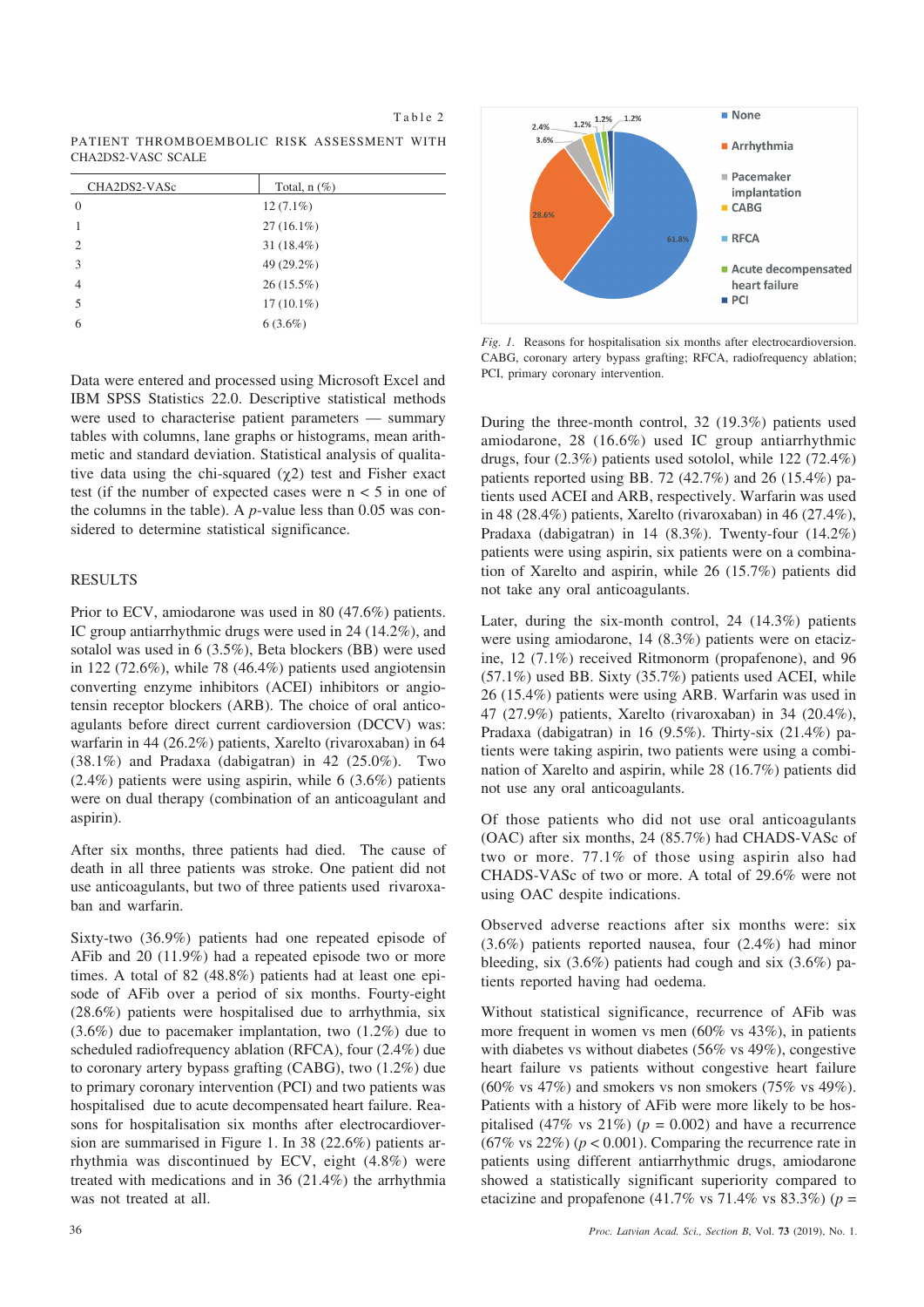

*Fig. 2*. Comparison of the relapse rate in patients using different antiarrhythmic drugs. Amiodarone showed a statistically significant superiority compared to etacizine and propafenone (41.7% vs 71.4% vs 83.3%)  $(p = 0.02)$ .

0.02) (Fig. 2). However, in this study we did not include patients who were enrolled in another study comparing a combination of etacizine and beta-blockers to amiodarone.

## **DISCUSSION**

The incidence of cardiovascular risk factors in the study population was consistent with world literature (Pisters *et al*., 2012; Femia *et al*., 2017).

Most of the patients (83.3%) in the study population were admitted for a scheduled ECV. 42% of patients could not report the time of onset of AFib paroxysms as they were asymptomatic. Literature data (Xiong *et al.,* 2015) show that around 40% of patients with AFib are asymptmatic, which conforms with the data obtained by our study. Patients had found out about their condition while undergoing routine check-ups. The frequency of recurrence of atrial fibrillation in patients after six months corresponds to world literature (Femia *et al*., 2017). After six months, 64 (38.0%) patients had been hospitalised, and for 48 (28.6%) patients the cause of hospitalisation was arrhythmia. The rest of patients were hospitalised mainly due to scheduled procedures.

After a six-month follow-up, three patients had died of stroke, of whom two were on oral anticoagulants (warfarin and rivaroxaban). Both patients had a high risk of thromboembolic events (CHA2DS2-VASc  $\geq$  2). The guidelines of the European Society of Cardiology determine that the optimal INR for patients with non-valvular AFib is 2.0–3.0. According to world literature, roughly 40% of patients reach the optimal INR succesfully. Achieving the goal can be complicated by drug interactions and diet mistakes (Kirchhof *et al*., 2016). This might have affected the INR of the patients receiving oral anticoagulation hence resulting in an INR below the therapeutic standard. The bioavailability of Xarelto (rivaroxaban) 15 mg and 20 mg is significantly reduced by 44% when taken on an empty stomach. (Stampfuss *et al*., 2013; Heidbuchel *et al*., 2017). Our study found that approximately 30% of patients were taking Xarelto on an empty stomach, which increases the risk of thromboembolic events.

Three months after ECV, 64.1% of patients received anticoagulant therapy (28.4% used warfarin and 35.7% used DOACs), while 14.2% of patients received aspirin and 15.7% did not use any antithrombotic therapy. Six months after ECV, anticoagulant therapy was continued by 57.9% of patients (28.0% used warfarin and 29.9% used DOACs), 21.4% of patients received aspirin and 16.7% did not use any antithrombotic therapy. When comparing the use of anticoagulants three and six months after ECV, use of anticoagulants had decreased by 6.2%, while the use of aspirin increased by 7.2%. The European Society of Cardiology 2016 guidelines state that aspirin is not indicated in patients with AFib (Kirchhof *et al*., 2016). There are several reasons for the increse in use of aspirin over time. One is the misinformation of general practitioners, which leads to prescribing aspirin as an alternative for patients who are not financially able to buy DOACs or have difficulties controlling INR. The second reason is lack of general knowledge among patients about their condition, which leads to being easily influenced by misleading information about use of aspirin as an alternative and adequate treatment.

Previous studies (Pupkevica *et al.*, 2014) showed that the use of anticoagulants after six months increased by 11.6%, respectively. DOACs was the biggest contributor to the rise in anticoagulant use. The use of DOACs versus warfarin increased from  $1:3$  (11.2% vs  $35.1\%$ ) to  $1:1$  (29.9% vs 28.0%). Change in the use of antithrombotic therapy six months after electrocardioversion over a period of four years are summarised in Figure 3. This ratio of DOACs and warfarin complies with data from other studies **(**Olesen *et al.,* 2015). The use of aspirin after ECV decreased by 15.7% over six months, respectively. When comparing data over a period of time, the use of aspirin decreases, but remains high. This leads to additional concerns, because 77.1% of patients taking aspirin had a CHA2DS2-VASc > 2 and were not protected from thromboembolism.

Previous studies (Strelnieks *et al.,* 2014) showed that the use of amiodarone has decrea**s**ed by 7.5%, while the use of etacizine has increased by 4.3%. The use of propafenone has remained approximately the same. The use of BB has



*Fig. 3.* Change in use of antithrombotic therapy six months after electrocardioversion over a period of four years (2014–2018). DOACs, direct oral anticoagulants.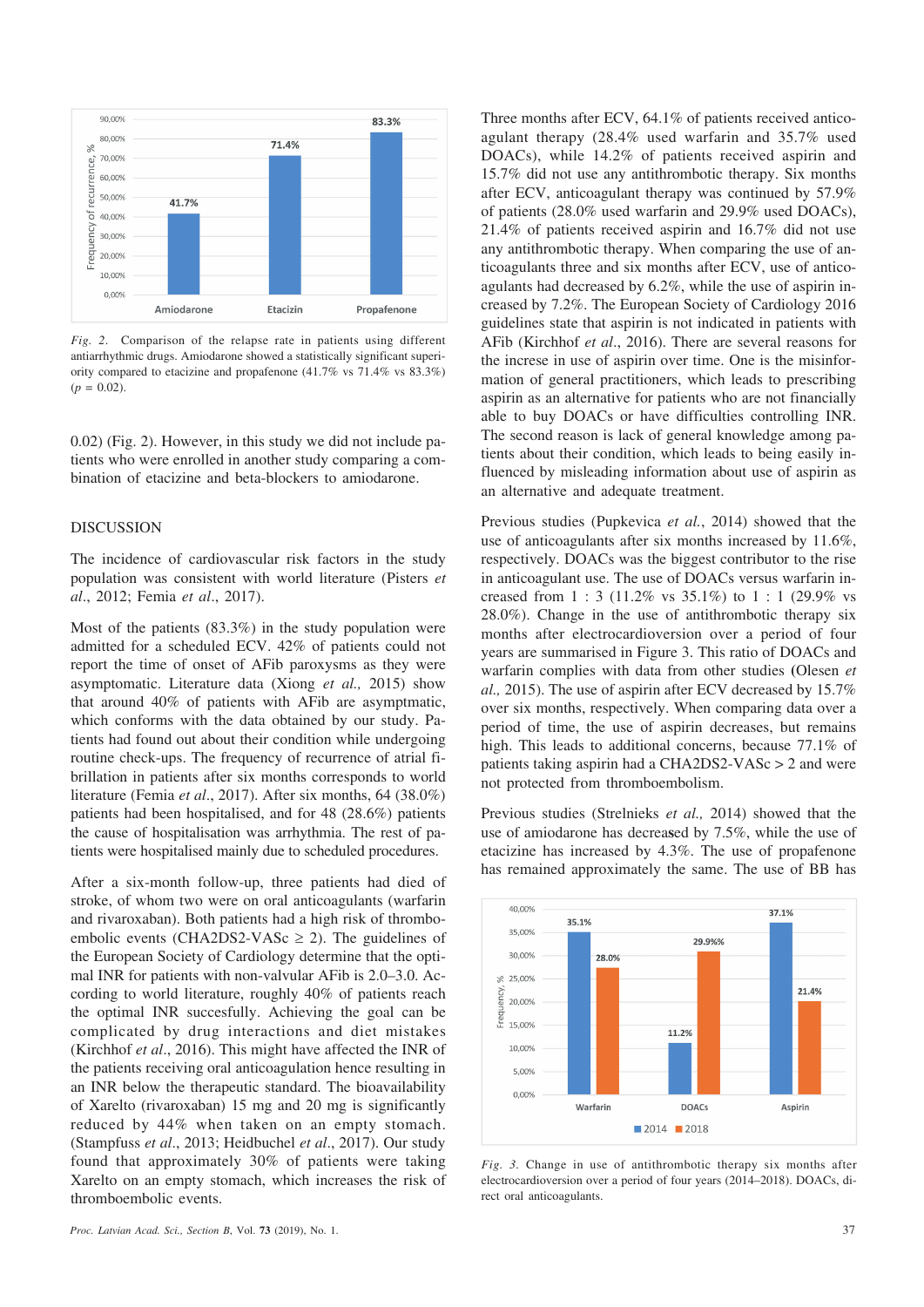decreased by 24.8%. The fall in use of amioadore and BB can be explained by several reasons. In the case of amiodarone, it can be explained by fear of adverse reactions that may be expressed after a prolonged use of the medicament. In the case of BB, another contributor is the vastly available negative information regarding this group of drugs coming from different sources as well as not seeking proper information instead.

Analysing the efficacy of antiarrhythmic drugs, the most effective medication still remains amiodarone, which showed a statistically significant superiority over etacizine and propafenone (41.7% vs 71.4% vs 81.3%) (*p* = 0.02). The data has limitations, because in our study we did not analyse patients enrolled in another study comparing a combination of etacizine and beta-blockers to amiodarone, in which the combination showed a superiosity to amiodarone.

Examining the risk factors contributing to recurrence, with statistical significance the recurrence presented more often in patients with previously known AFib. Without statistical significance, the recurrence was more often in patients suffering from diabetes and congestive heart disease as well as in smokers, which corresponds to previous data (Strēlnieks) *et al*., 2014). This can be explained by the induced atrial remodelation in patients with these conditions, as structural changes in myocardium lead to local heterogenity of electrical conduction, which can lead to re-entry mechanism and arhythmia.

Observed adverse reactions after six months were: six (3.6%) patients reported nausea, four (2.4%) had minor bleeding, six (3.6%) had cough and six (3.6%) had oedema. The frequency of bleeding caused by antithrombotic agents in our study was found to be lower than reflected in world literature (Camm *et al*., 2014; Femia *et al*., 2017). Only 2.4% of patients complained about minor bleeding and none of the patients experienced serious, life-threatening bleeding.

## **CONCLUSIONS**

The most commonly used and most effective medication was amiodarone. When comparing the data of patients over four years, the use of anticoagulants increased by 11.6% and the use of DOACs increased by 18.7%. Although 77.1% of patients taking aspirin had a CHADS-VAS $c \geq 2$ , there was still a group of patients taking aspirin instead of anticoagulants, which does not lower the risk of developing thrombembolism. The main reasons for non-compliance were fear of adverse drug reactions, high drug costs as well as negative information regarding the drugs coming from unauthorised sources. With statistical significance recurrence was higher in patients with previously known AFib. 30% patients of the study population did not know that Xarelto must be taken on an empty stomach, which could lead to thrombembolic events. The number of asymptomatic AFib patients was consistent with global data.

**REFERENCES** 

- Arnold, A. Z., Mick, M. J., Mazurek, R. P., Loop, F. D., Trohman, R. G. (1992). Role of prophylactic anticoagulation for direct current cardioversion in patients with atrial fibrillation or atrial flutter. *J. Amer. Coll. Cardiol*., **19**, 851–855.
- Camm, A. J., Savelieva, I. (2014) Practical considerations for using novel oral anticoagulants in patients with atrial fibrillation. *Clin. Cardiol.*, **37** (1),  $32-47$
- Cannon, C. P., Armani, A. M. (2008). *Atrial Fibrillation From Bench to Bedside*. Humana Press. 46 pp.
- Chugh, S. S., Havmoeller, R., Narayanan, K., Singh, D., Rienstra, M., Benjamin, E. J., Gillum, R. F., Kim, Y. H., McAnulty, J. H. Jr., Zheng, Z. J., Forouzanfar, M. H., Naghavi, M., Mensah, G. A., Ezzati, M., Murray, C. J. (2014). Worldwide epidemiology of atrial fibrillation: A Global Burden of Disease 2010 Study. *Circulation*, **129**, 837–847.
- Femia, G., Fetahovic, T., Shetty, P., Lee, A. (2017). Novel oral anticoagulants in direct current cardioversion for atrial fibrillation. *Heart Lung Circ*., **27** (7), 798–803.
- Go, A. S., Mozaffarian, D., Roger, V. L., Benjamin, E. J, Berry, J. D., Blaha, M. J., Dai, S., Ford, E. S., Fox, C. S., Franco, S., Fullerton, H. J., Gillespie, C., Hailpern, S. M., Heit, J. A., Howard, V. J., Huffman, M. D., Judd, S. E., Kissela, B. M., Kittner, S. J., Lackland, D. T., Lichtman, J. H., Lisabeth, L. D., Mackey, R. H., Magid, D. J., Marcus, G. M., Marelli, A., Matchar, D. B., McGuire, D. K., Mohler, E. R. 3rd., Moy, C. S., Mussolino, M. E., Neumar, R. W., Nichol, G., Pandey, D. K., Paynter, N. P., Reeves, M. J., Sorlie, P. D., Stein, J., Towfighi, A., Turan, T. N., Virani, S. S., Wong, N. D., Woo, D., Turner, M. B. (2014). American Heart Association Statistics Committee and Stroke Statistics Subcommittee. *Circulation*, **129**, e28–e292.
- Hart, R. G., Pearce, L. A., Aguilar, M. I. (2007). Meta-analysis: Antithrombotic therapy to prevent stroke in patients who have nonvalvular atrial fibrillation. *Ann. Intern. Med.,* **146**, 857–867.
- Heidbuchel, H., Verhamme, P., Alings, M., Antz, M., Diener, H. C., Hacke, W., Oldgren, J., Sinnaeve, P., Camm, A. J., Kirchhof, P. (2017). Updated European Heart Rhythm Association Practical Guide on the use of non-vitamin K antagonist anticoagulants in patients with non-valvular atrial fibrillation. *Eur. Heart J*., **38** (27), 2137–2149.
- Kirchhof, P., Benussi, S., Kotecha, D., Ahlsson, A., Atar, D., Casadei, B., Castellá, M., Diener, H. C., Heidbuchel, H., Hendriks, J., Hindricks, G., Manolis, A. S., Oldgren, J., Alexandru, P. B., Schotten, U., Van P. B., Vardas, P. (2016). 2016 ESC Guidelines for the management of atrial fibrillation developed in collaboration with EACTS. The Task Force for the management of atrial fibrillation of the European Society of Cardiology (ESC). *Eur. Heart J*., **37**, 2893–2962.
- Kirchhof, P., Monnig, G., Wasmer, K., Heinecke, A., Breithardt, G., Eckardt, L., Bocker, D. (2005) A trial of self-adhesive patch electrodes and hand-held paddle electrodes for external cardioversion of atrial fibrillation (MOBIPAPA). *Eur. Heart J.*, **26**, 1292–1297.
- Lloyd-Jones, D. M.,Wang, T. J., Leip, E. P., Larson, M. G., Levy, D., Vasan, R. S., D'Agostino, R. B., Massaro, J. M., Beiser, A., Wolf, P. A., Benjamin, E. J. (2004). Lifetime risk for development of atrial fibrillation: The Framingham Heart Study. *Circulation*, **110**, 1042–1046.
- Nuotio, I., Hartikainen, J. E., Grönberg, T., Biancari, F., Airaksinen, K. E. (2014). Time to cardioversion for acute atrial fibrillation and thromboembolic complications. *JAMA,* **312**, 647–649.
- Olesen, J. B., Sørensen, R., Hansen, M. L., Lamberts, M., Weeke, P., Mikkelsen, A. P., Køber, L., Gislason, G. H., Torp-Pedersen, C., Fosbøl, E. L. (2015). Non-vitamin K antagonist oral anticoagulation agents in anticoagulant naive atrial fibrillation patients: Danish nationwide descriptive data 2011–2013. *Europace*, **17** (2), 187–193.
- Ott, A., Breteler, M. M., de Bruyne, M. C., van Harskamp, F., Grobbee, D. E., Hofman, A. (1997). Atrial fibrillation and dementia in a population-based study. The Rotterdam Study. *Stroke*, **28**, 316–321.